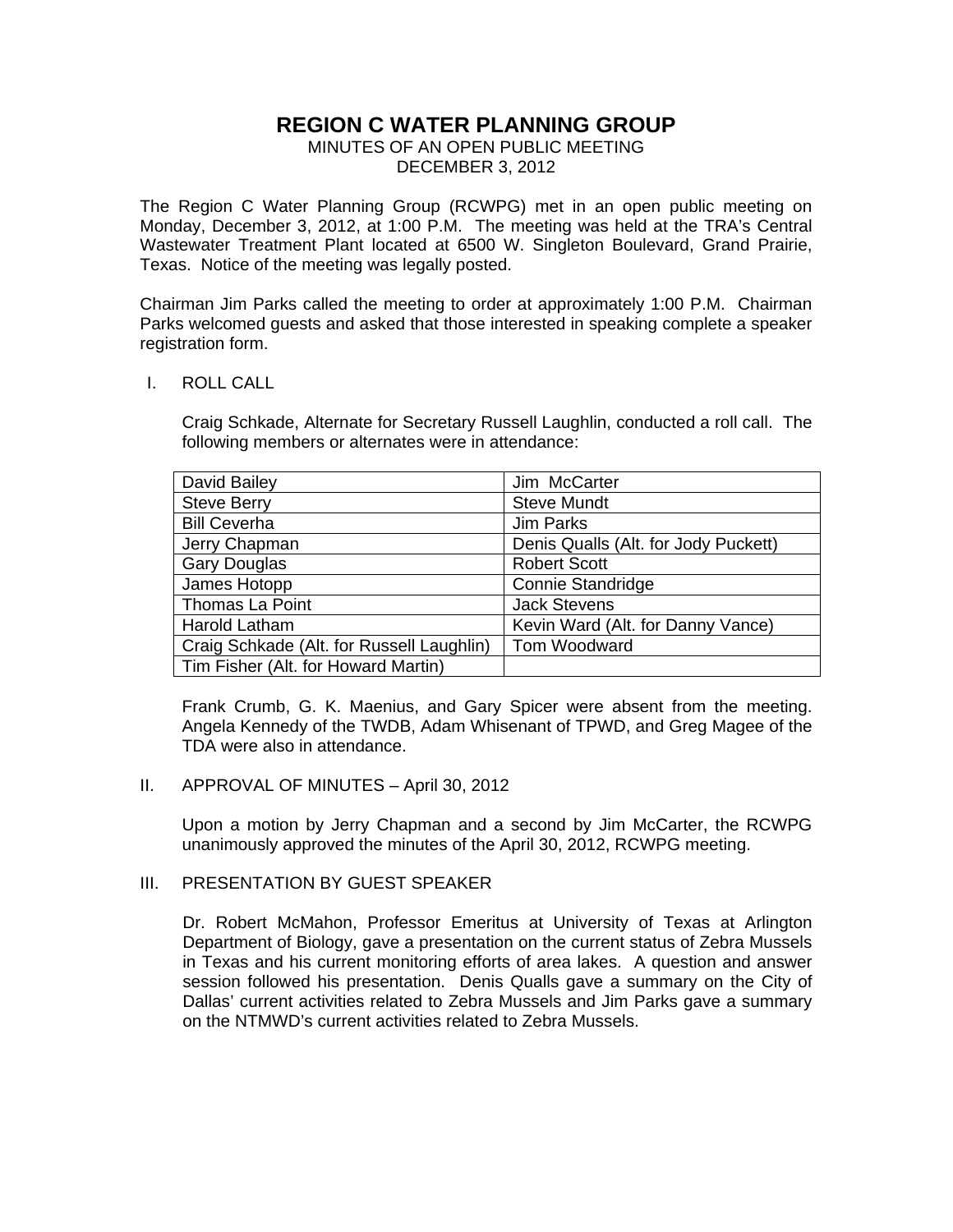### IV. ACTION ITEMS FOR CONSIDERATION

A. Consider Approval of Methodology to Determine 2070 Modeled Available Groundwater Values

Rachel Ickert reviewed the methodology to determine 2070 modeled available groundwater values. Angela Kennedy advised that a technical memorandum is due in March 2014 and the groundwater models will not be available until after that time.

Based on a motion by Connie Standridge and a second by Tom Woodward, the RCWPG voted unanimously to approve the methodology to determine 2070 modeled available groundwater values. There were no speakers registered for this item.

B. Consider Approval for North Texas Municipal Water District (NTMWD) and Consultant Team to Amend Contracts for Additional Funding approved by TWDB on October 17, 2012, for the Completion of the 2016 Region C Water Plan

Rachel Ickert reviewed the additional funding approved by the TWDB in the amount of \$1,341,464 for Phase 2 of the Fourth Round of regional water planning. Upon a motion by Jerry Chapman and a second by Tim Fisher, the RCWPG voted unanimously to allow NTMWD to contract with the consulting team for this funding. There were no registered speakers for this item.

C. Announcement of Vacancy for Danny Vance's position (representing River Authorities), Call for Nominations to Fill Vacancy, and Vote to Fill Vacancy

Chairman Jim Parks announced the vacancy for Danny Vance's position representing river authorities. Chairman Parks advised that Jody Puckett and Bill Ceverha have nominated Kevin Ward for this vacancy. Chairman Parks opened the floor for nominations, and none were received. Chairman Parks closed nominations and declared Kevin Ward as elected by acclamation due to receiving only one nomination. There were no registered speakers for this item.

D. Consider Adoption of Resolution No. 12-2 Thanking Danny Vance for his Service to the RCWPG

Chairman Jim Parks read Resolution No. 12-2 thanking Danny Vance for his service to the RCWPG. Upon a motion by Jerry Chapman and a second by Kevin Ward, the RCWPG voted unanimously to adopt Resolution No. 12-2. There were no registered speakers for this item.

E. Consider Approval of Fall 2012 Newsletter

Colby Walton reviewed the draft Fall 2012 newsletter and the publication schedule. Mr. Walton requested comments by December 5, 2012. The RCWPG discussed the value of the newsletter and Chairman Jim Parks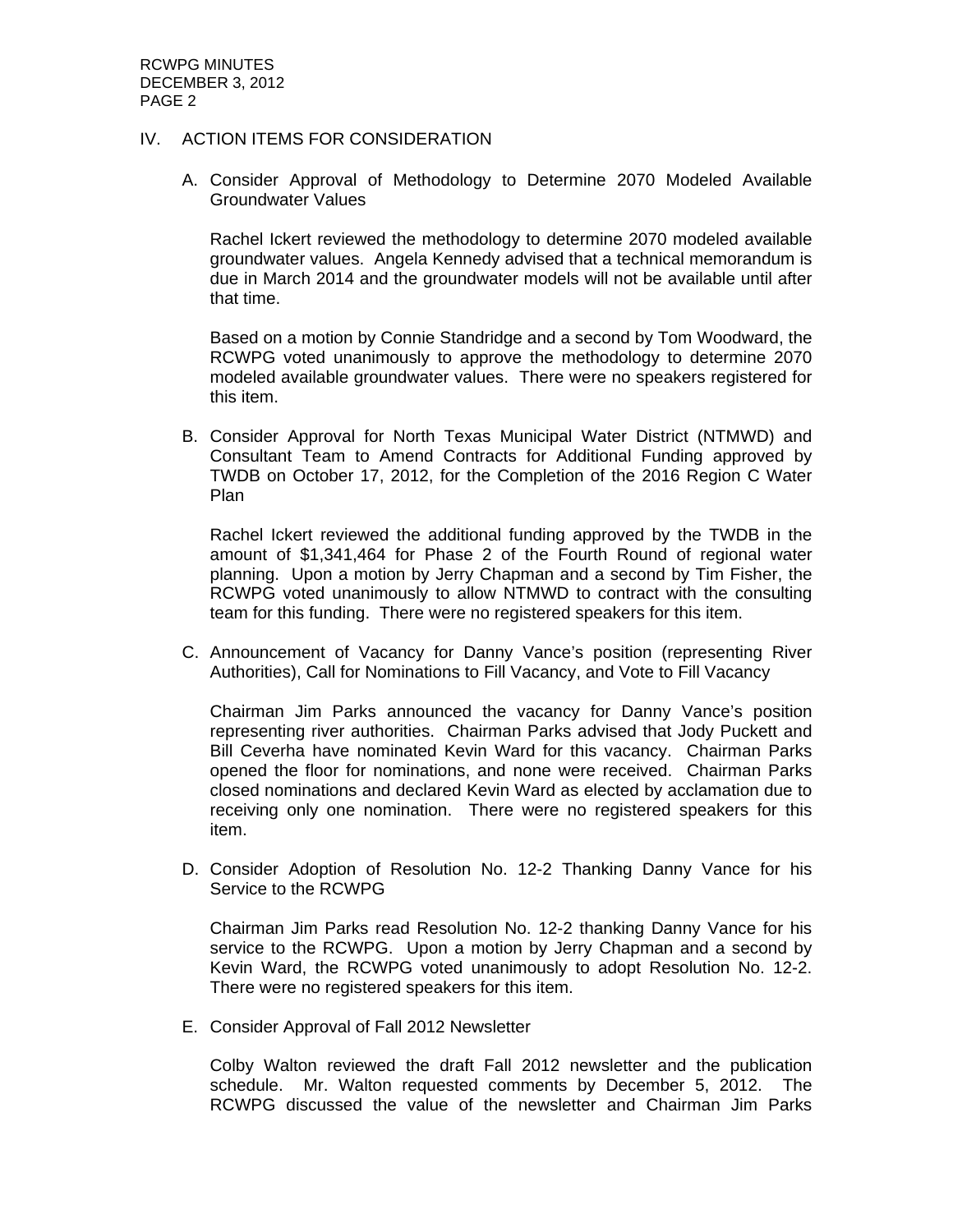advised that the newsletter is being funded in this round of planning through the local administrative funds provided by NTMWD, TRWD, TRA, City of Dallas, and TU Electric.

Kevin Ward requested a report on the distribution of the newsletter at a future meeting.

Upon a motion by Tim Fisher and a second by Thomas LaPoint, the RCWPG voted unanimously to approve the draft newsletter as presented. There were no registered speakers on this item.

F. Consider Adoption of Resolution No. 12-3 Appointing Executive Committee to Develop Slate of Officers for 2013

Chairman Jim Parks recommended appointing Bill Ceverha and Jim McCarter to serve as the members-at-large on the Nominating Committee along with the current officers to develop the 2013 slate of officers. There were no speakers registered to provide comments on this item. On a motion by Jack Stevens and a second by Jerry Chapman, the RCWPG unanimously adopted Resolution No. 12-3 appointing an Executive Committee to develop the slate of officers for 2013 consisting of the Chairman, Vice Chairman, Secretary, Bill Ceverha and Jim McCarter.

G. Consider Amending Region C Bylaws to Include Texas Department of Agriculture Staff Member as a Mandatory Non-Voting Member

Chairman Jim Parks reviewed the proposed amendment to the RCWPG Bylaws to include the Texas Department of Agriculture staff member as a mandatory non-voting member. Although a member of the TDA has served on the RCWPG, apparently this requirement was not originally included. Upon a motion by Jim McCarter and a second by Bill Ceverha, the RCWPG voted unanimously to amend the Bylaws as presented.

# V. DISCUSSION ITEMS

A. Overall Schedule

Rachel Ickert reviewed the anticipated timeline. It is anticipated the next meetings will be in March and July 2013. It is anticipated that the March meeting will include election of 2013 officers, approval of scope for Task 4D, presentation on new rules/regulations for regional planning, and a TWDB presentation on Task 2 – TWDB draft population/demand projections. Rachel Ickert commented that the schedule is tentative and all the dates are subject to change. It is anticipated the July meeting will include approval of population and municipal demand projections, summer 2013 newsletter, and Task 4 – Update on WMSs. Rachel advised the June 30, 2015 is the cut-off date for water supply projects to be considered "Currently Available" for the 2016 Region C Water Plan. Rachel also provided an updated on the current status of the regional water planning.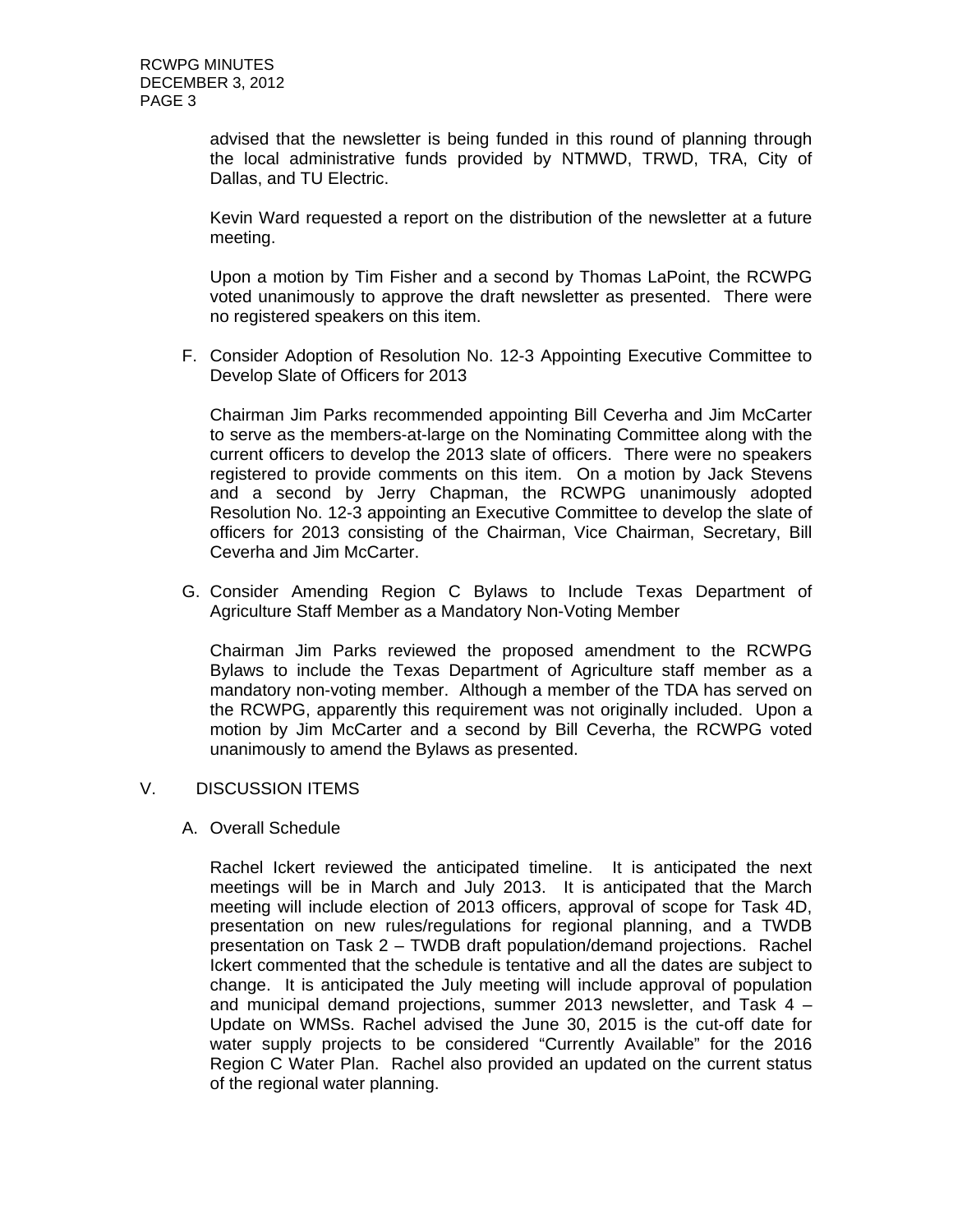B. Errata #3 to 2011 Region C Water Plan

Rachel Ickert reviewed Errata #3 to the 2011 Region C Water Plan, which clarified assumptions used in the WAMs for the Trinity and Red River Basins. The changes were specifically related to Lake Fairfield and Lake Texoma. This document is now part of the 2011 Region C Water Plan

C. City of Weatherford Reuse Water Right

James Hotopp presented an updated on the City of Weatherford's reuse water right.

D. Task 2 – Population and Municipal Demand Projections

Amy Kaarlela provided an updated on Task 2. She reported that the State Data Center released their 2010 – 2050 population projections November 13, 2012. The TWDB is using the data to develop draft 2020 – 2070 population and demand projections. TWDB expects to have projections available in February.

E. Survey of Water User Groups (WUGs)

Rick Shaffer provided an updated on the survey of water user groups. There are 249 WUGs, 44 WWPs, and two GCDs to be surveyed in RCWPG. It is anticipated the electronic surveys will be sent after the TWDB provides the projections in February 2013 with a response requested in three weeks.

F. Task 3 – Update on Existing Supplies

Rachel Ickert presented information on Task 3 – update on existing supplies of surface water and groundwater. Preston Dillard presented an update on reuse supply.

G. Potential Changes in Water Management Strategies for 2016 Letters

Tom Gooch presented information on potential changes in WMS, which include:

- No Fastrill
- No Roberts County Groundwater
- Aquifer Storage and Recovery (ASR)
- Brackish Groundwater
- Direct Potable Reuse
- Reduction in Return Flows
- Considerations for Invasive Species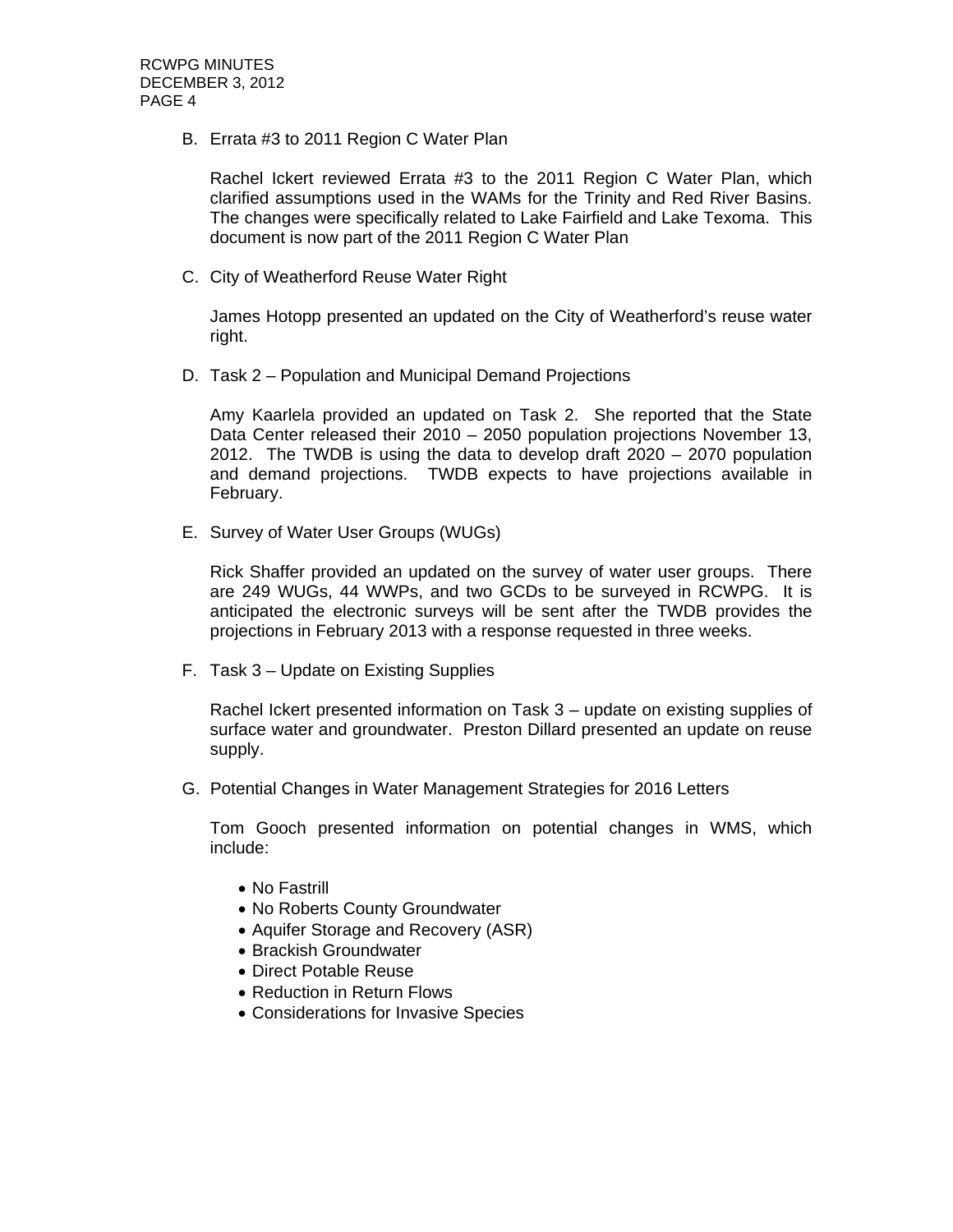#### H. Next Steps

Tom Gooch discussed the next steps in the planning process, which includes an update on Chapter 3, continue to update WMSs, develop population and municipal demand projections, and conducting surveys and meetings with suppliers.

#### VI. OTHER DISCUSSION

A. Updates from the Chair

Chairman Jim Parks provided an update on the Water Conservation Advisory Council, which was created in 2007 to monitor the status of water conservation in Texas, and develop a bi-annual report to the Legislature. Chairman Parks discussed their work on GPCD. Documents are located on www.savetexaswater.org for additional information.

B. Report from Regional Liaisons

Reports were given by the following liaisons/representatives:

- Region  $B -$  Jerry Chapman
- Region  $D -$  Mike Rickman
- Region G Bill Ceverha
- Region  $H -$  Kevin Ward
- Region I Connie Standridge

Chairman Parks asked the liaisons to look for ways to coordinate with other regions as the process goes along.

C. Report from Texas Water Development Board

Angela Kennedy had no further comments.

D. Report from Texas Department of Agriculture

Gregg Magee gave an update on the TDA's work with encouraging and supporting water conservation.

E. Report from Texas Parks and Wildlife Department

Adam Whisenant noted that he heard Dallas's "Lawn Whisperer" on a smart phone music app and was impressed with this type of public awareness.

F. Other Reports

Kevin Ward gave a general report being provided by TWCA to the House Natural Resources Committee on defining types of projects eligible for conservation and reuse and what needs to be done to implement the State